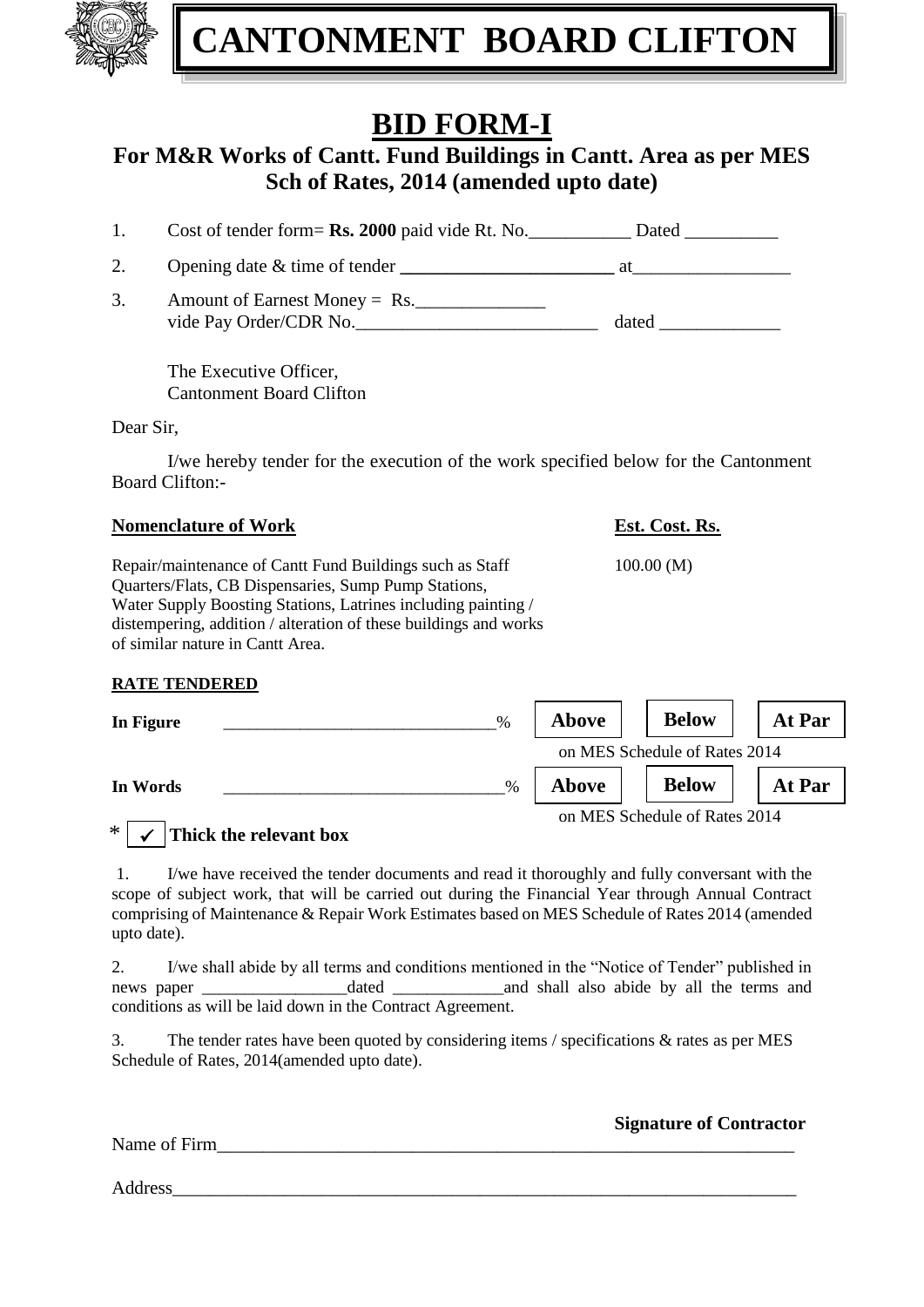

# **BID FORM-II**

## **For M&R Works of Road in Cantt. Area as per MES Sch of Rates, 2014 (amended upto date)**

| Cost of tender form= Rs. 2000 paid vide Rt. No. | Dated |
|-------------------------------------------------|-------|
|-------------------------------------------------|-------|

2. Opening date & time of tender **\_\_\_\_\_\_\_\_\_\_\_\_\_\_\_\_\_\_\_\_\_\_\_** at\_\_\_\_\_\_\_\_\_\_\_\_\_\_\_\_\_

3. Amount of Earnest Money =  $\text{Rs.}$ vide Pay Order/CDR No.\_\_\_\_\_\_\_\_\_\_\_\_\_\_\_\_\_\_\_\_\_\_\_\_\_\_\_\_\_\_\_\_\_\_ dated \_\_\_\_\_\_\_\_\_\_\_\_\_\_\_\_\_

The Executive Officer, Cantonment Board Clifton

Dear Sir,

I/we hereby tender for the execution of the work specified below for the Cantonment Board Clifton:-

| <b>Nomenclature of Work</b>                                                     |      |              | Est. Cost. Rs. |        |
|---------------------------------------------------------------------------------|------|--------------|----------------|--------|
| Repair/maintenance of Roads premix/plant carpeting<br>using (JMF) in Cantt area |      |              | 823.00 (M)     |        |
| <b>RATE TENDERED</b>                                                            |      |              |                |        |
| In Figure                                                                       | $\%$ | <b>Above</b> | <b>Below</b>   | At Par |

|          |      | on MES Schedule of Rates 2014 |                               |        |
|----------|------|-------------------------------|-------------------------------|--------|
| In Words | $\%$ | Above                         | <b>Below</b>                  | At Par |
|          |      |                               | on MES Schedule of Rates 2014 |        |

## $*$   $\checkmark$   $\checkmark$  Thick the relevant box

1. I/we have received the tender documents and read it thoroughly and fully conversant with the scope of subject work, that will be carried out during the Financial Year through Annual Contract comprising of Maintenance & Repair Work Estimates based on MES Schedule of Rates 2014 (amended upto date).

2. I/we shall abide by all terms and conditions mentioned in the "Notice of Tender" published in news paper and shall also abide by all the terms and shall also abide by all the terms and conditions as will be laid down in the Contract Agreement.

3. The tender rates have been quoted by considering items / specifications & rates as per MES Schedule of Rates, 2014(amended upto date).

Name of Firm\_\_\_\_\_\_\_\_\_\_\_\_\_\_\_\_\_\_\_\_\_\_\_\_\_\_\_\_\_\_\_\_\_\_\_\_\_\_\_\_\_\_\_\_\_\_\_\_\_\_\_\_\_\_\_\_\_\_\_\_\_\_

**Signature of Contractor**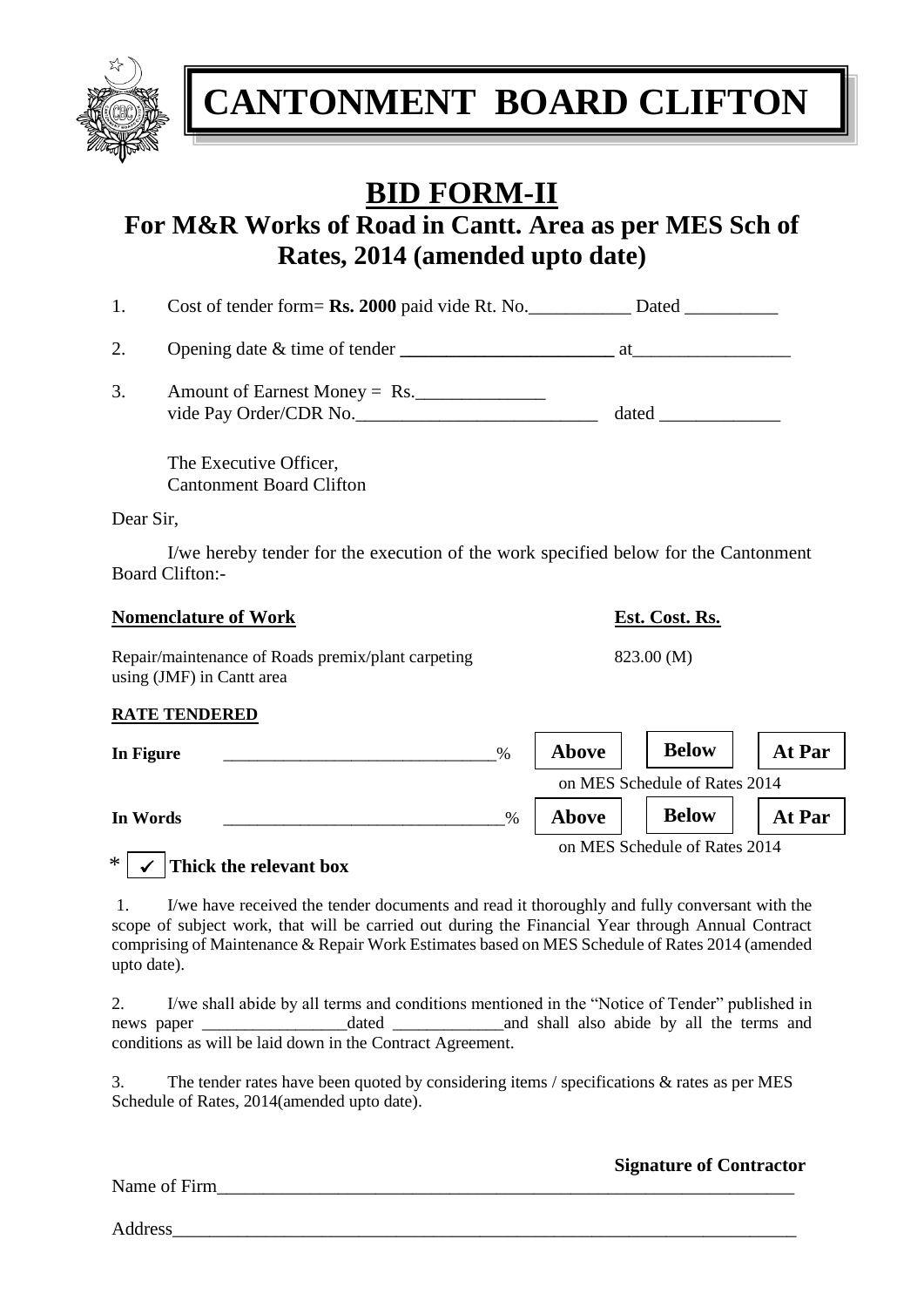

# **FORM-III**

## **III (a) - For M&R Works of Sewerage as per MES Sch of Rates, 2014 (Amended upto Date)**

| Cost of tender form= Rs. 2000 paid vide Rt. No. | Dated |
|-------------------------------------------------|-------|
|-------------------------------------------------|-------|

2. Opening date  $\&$  time of tender  $\qquad \qquad$  **at** 

3. Amount of Earnest Money =  $Rs$ . vide Pay Order/CDR No.\_\_\_\_\_\_\_\_\_\_\_\_\_\_\_\_\_\_\_\_\_\_\_\_\_\_ dated \_\_\_\_\_\_\_\_\_\_\_\_\_

The Executive Officer, Cantonment Board Clifton

Dear Sir,

I/we hereby tender for the execution of the work specified below for the Cantonment Board Clifton:-

### **Nomenclature of Work Est. Cost. Rs.**

Repair/maintenance/replacement of damaged/broken sewerage 200.00 (M) lines including repair/ reconstruction of manholes in Cantt Area.

## **RATE TENDERED**

| In Figure | $\%$ | <b>Above</b>                  | <b>Below</b> | At Par |
|-----------|------|-------------------------------|--------------|--------|
|           |      | on MES Schedule of Rates 2014 |              |        |
| In Words  | $\%$ | <b>Above</b>                  | <b>Below</b> | At Par |
| $\cdot$ . |      | on MES Schedule of Rates 2014 |              |        |

## $*$   $\checkmark$   $\checkmark$  Thick the relevant box

1. I/we have received the tender documents and read it thoroughly and fully conversant with the scope of subject work, that will be carried out during the Financial Year through Annual Contract comprising of Maintenance & Repair Work Estimates based on MES Schedule of Rates 2014 (amended upto date).

2. I/we shall abide by all terms and conditions mentioned in the "Notice of Tender" published in news paper \_\_\_\_\_\_\_\_\_\_\_\_\_\_\_\_\_dated \_\_\_\_\_\_\_\_\_\_\_\_\_and shall also abide by all the terms and conditions as will be laid down in the Contract Agreement.

3. The tender rates have been quoted by considering items / specifications & rates as per MES Schedule of Rates, 2014(amended upto date).

## **Signature of Contractor**

| Name of |  |  |
|---------|--|--|
| Firm    |  |  |
| Address |  |  |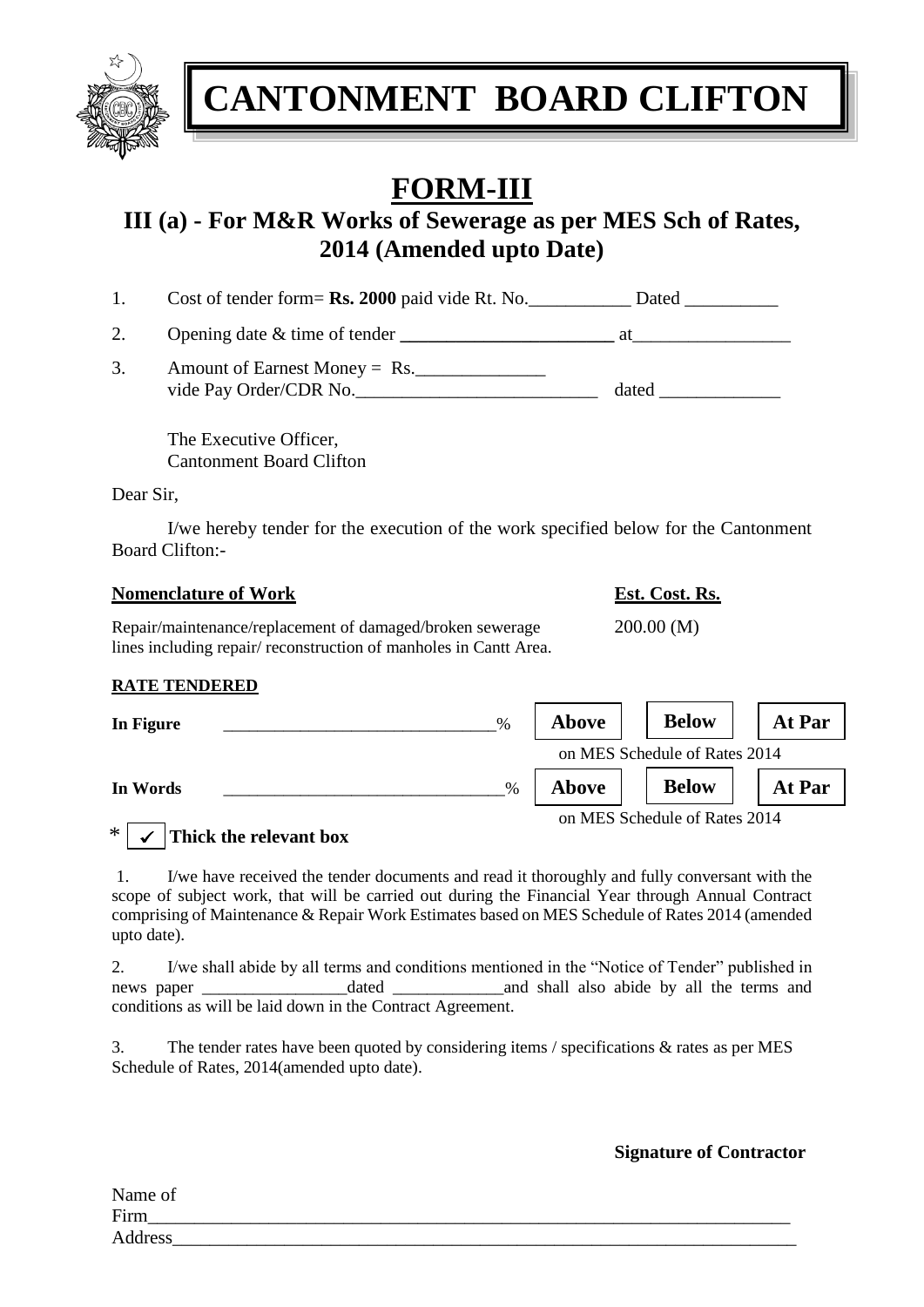

# **III (b) - For Supply/Fixing of Manhole covers on Market Item Rates Basis**

The Executive Officer, Cantonment Board Clifton

### Dear Sir,

I/we hereby tender for the Supply & Fixing of following specified work on Market Item Rate basis to be carried out in Cantonment Board Clifton Area:-

| <b>S. No.</b> | <b>Particulars</b>                                                                                                                                                                                                                                                                                                                                                       | <b>Estimated</b><br><b>Rates</b><br>(Rs.)/Each | Rate to be quoted<br>by the bidder (Rs.) |
|---------------|--------------------------------------------------------------------------------------------------------------------------------------------------------------------------------------------------------------------------------------------------------------------------------------------------------------------------------------------------------------------------|------------------------------------------------|------------------------------------------|
| 1             | Supply & Fixing of 100% Recycled<br>Reinforced Plastic Composite Material<br>(RPC) Manhole Covers and frame (round<br>shape black color)<br>Diameter of cover: 650 mm<br>Clear Opening size: 600 mm<br>Diameter Size of Frame: 790 mm<br>(Rate shall include all expenses related to<br>transportation, offloading, labour expenses,<br>material and fixing & all taxes) | 17800/-                                        |                                          |

### **Specs:**

Load Capacity : can take a load of 18 to 40 tons loaded vehicles. CBC engraved logo – it should be made in Pakistan

**Note:** Measurement can be  $+$  or  $-$  3% varied due to shrinkage / temperature. All products made of 100% Recycled Reinforced Plastic Composite Material. Sample can be seen in the Office of CBC.

1. I/we have received the tender documents and read it thoroughly and fully conversant with the scope of subject work, that will be carried out during the Financial Year through Annual Contract comprising of Maintenance & Repair Work Estimates.

2. I/we shall abide by all terms and conditions mentioned in the "Notice of Tender" published in news paper \_\_\_\_\_\_\_\_\_\_\_\_\_\_\_\_\_dated \_\_\_\_\_\_\_\_\_\_\_\_\_and shall also abide by all the terms and conditions as will be laid down in the Contract Agreement.

3. The tender rates have been quoted by considering items / specifications as mentioned  $\&$ inclusive all taxes.

**Signature of Contractor**

Name of Firm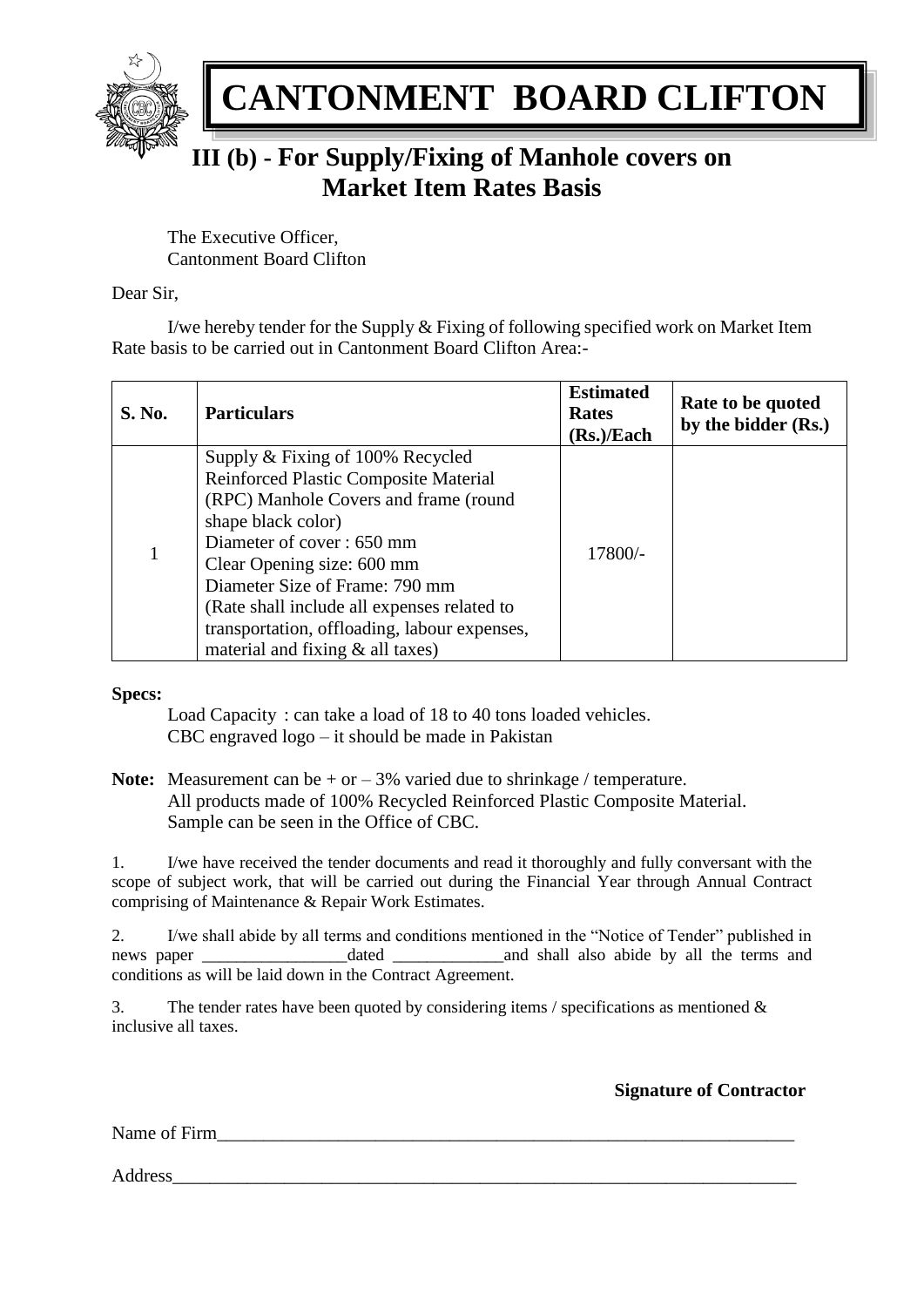

# **BID FORM-IV**

## **For M&R Works of Water Supply in Cantt. Area as per MES Sch of Rates, 2014 (amended upto date)**

| Cost of tender form= <b>Rs. 2000</b> paid vide Rt. No.<br>Dated |  |
|-----------------------------------------------------------------|--|
|-----------------------------------------------------------------|--|

2. Opening date & time of tender **\_\_\_\_\_\_\_\_\_\_\_\_\_\_\_\_\_\_\_\_\_\_\_** at\_\_\_\_\_\_\_\_\_\_\_\_\_\_\_\_\_

3. Amount of Earnest Money = Rs. vide Pay Order/CDR No.\_\_\_\_\_\_\_\_\_\_\_\_\_\_\_\_\_\_\_\_\_\_\_\_\_\_ dated \_\_\_\_\_\_\_\_\_\_\_\_\_

The Executive Officer, Cantonment Board Clifton

replacement of unserviceable pipes in Cantt Area.

Dear Sir,

I/we hereby tender for the execution of the work specified below for the Cantonment Board Clifton:-

| <b>Nomenclature of Work</b>                            | Est. Cost. Rs. |
|--------------------------------------------------------|----------------|
| Repair/maintenance of water supply lines and relaying/ | 100.00(M)      |

## **RATE TENDERED**

| In Figure | $\%$ | <b>Above</b> | <b>Below</b>                  | At Par |
|-----------|------|--------------|-------------------------------|--------|
|           |      |              | on MES Schedule of Rates 2014 |        |
| In Words  | $\%$ | <b>Above</b> | <b>Below</b>                  | At Par |
|           |      |              | on MES Schedule of Rates 2014 |        |

## \* **Thick the relevant box**

1. I/we have received the tender documents and read it thoroughly and fully conversant with the scope of subject work, that will be carried out during the Financial Year through Annual Contract comprising of Maintenance & Repair Work Estimates based on MES Schedule of Rates 2014 (amended upto date).

2. I/we shall abide by all terms and conditions mentioned in the "Notice of Tender" published in news paper dated and shall also abide by all the terms and conditions as will be laid down in the Contract Agreement.

3. The tender rates have been quoted by considering items / specifications & rates as per MES Schedule of Rates, 2014(amended upto date).

### **Signature of Contractor**

Name of Firm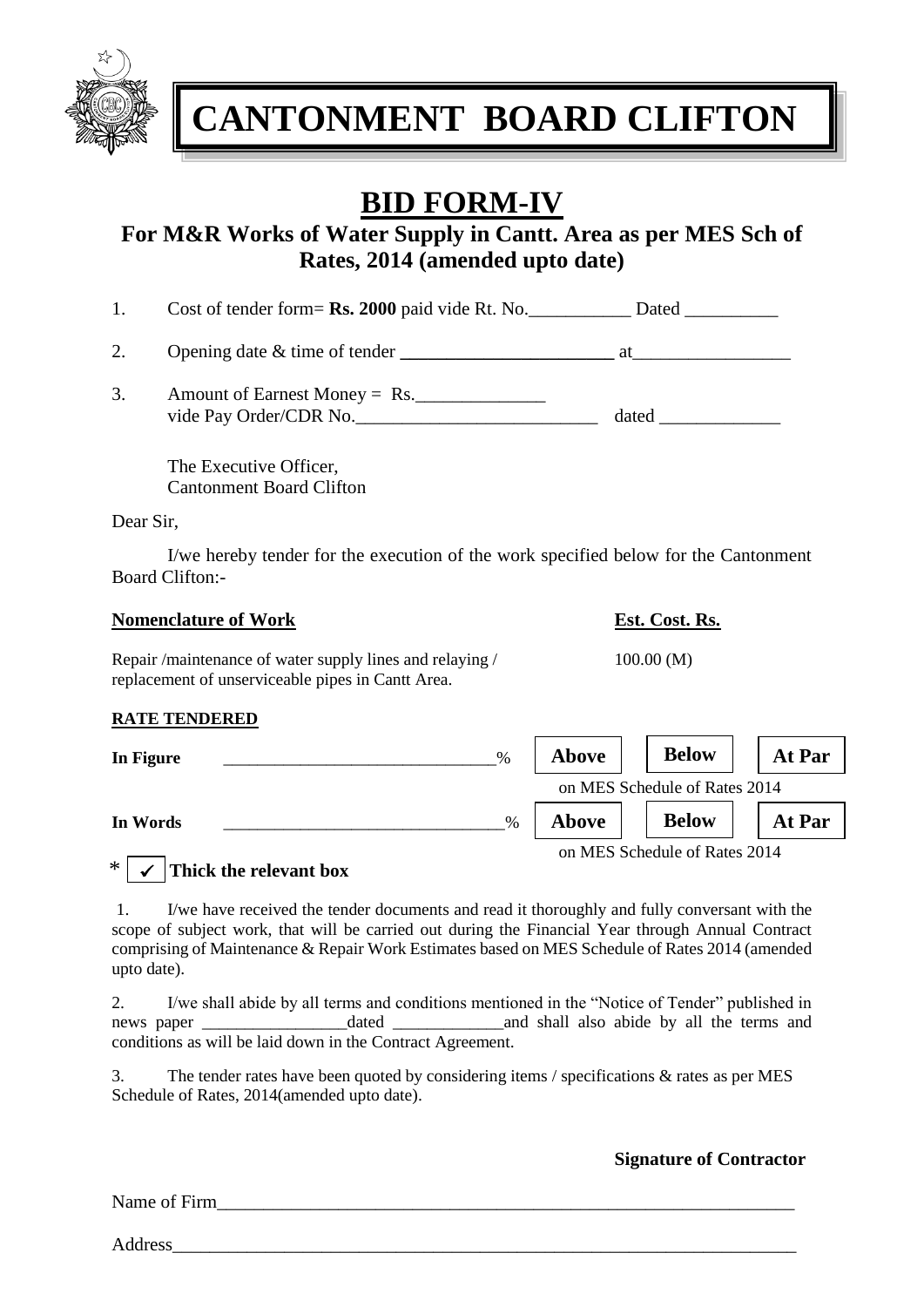## **TENDER DOCUMENTS MISC. PUBLIC IMPROVEMENT WORKS BID FORM-V (a)**

**(For Civil Works i.e. maintenance of green belts, centre median, footpath and improvement works in CBC Nurseries, Parks, Grave Yards including painting of stone Kerbs, Stones, construction of culverts, Nullahs, construction of speed breakers, etc on MES Sch of Rates, 2014 (amended upto date)**

| 1. | Cost of tender form= $\mathbf{Rs.}$ 2000 paid vide Rt. No. | Dated |
|----|------------------------------------------------------------|-------|
| 2. | Opening date $&$ time of tender                            | at    |
| 3. | Amount of Earnest Money $=$ Rs.<br>vide Pay Order/CDR No.  | dated |

### **The Executive Officer, Cantonment Board Clifton**

Dear Sir,

I/we hereby tender for the execution of the civil works to be carried out through Misc Public Improvement Annual Maintenance & Repair Contract estimates of which shall be based on specifications/drawings as provided in MES Sch of rates 2014 (amended upto date) specified below for the Cantonment Board Clifton:-

### **Nomenclature of Work Est. Cost. Rs.**

Misc. Public Improvement Works: I. **Civil Works** (i.e. maintenance of green belts, centre median, footpath and 823.00 (M) improvement works in CBC Nurseries, Parks, Grave Yards including painting to stone Kerbs, construction of culverts, Nullahs, construction of speed breakers , etc. maintenance) in Cantt area

## **RATE TENDERED**

| %<br>In Figure                   | <b>Above</b> | <b>Below</b>                  | At Par |
|----------------------------------|--------------|-------------------------------|--------|
|                                  |              | on MES Schedule of Rates 2014 |        |
| In Words<br>$\%$                 | Above        | <b>Below</b>                  | At Par |
| $\ast$<br>Thick the relevant box |              | on MES Schedule of Rates 2014 |        |

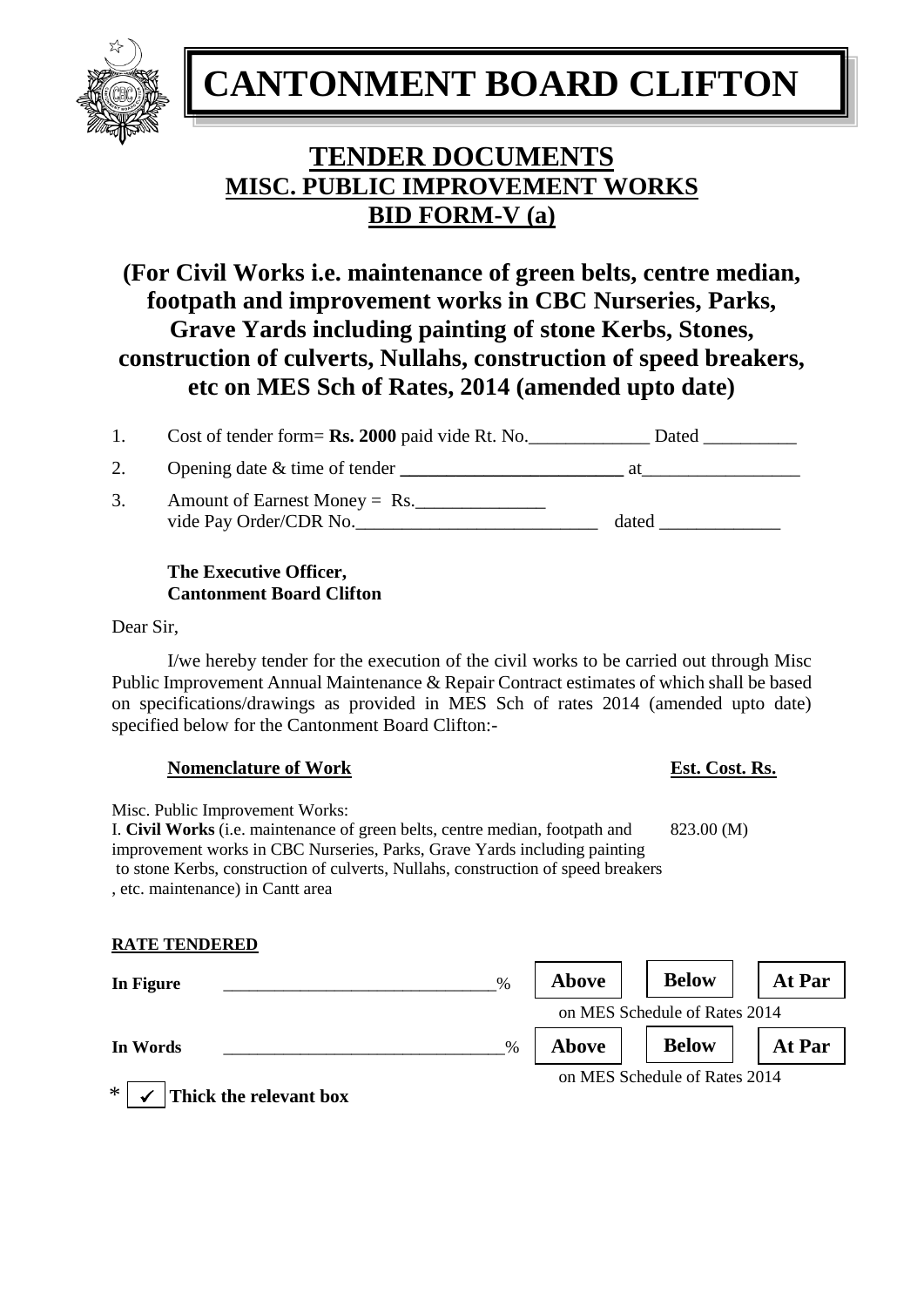1. I/we have received the tender documents and read it thoroughly and fully conversant with the scope of subject work, that will be carried out during the Financial Year through Annual Contract comprising of Maintenance & Repair Work Estimates based on MES Sch of rates 2014 (amended upto date).

2. I/we shall abide by all terms and conditions mentioned in the "Notice of Tender" published in news paper \_\_\_\_\_\_\_\_\_\_\_\_\_\_\_\_\_dated \_\_\_\_\_\_\_\_\_\_\_\_\_and shall also abide by all the terms and conditions as will be laid down in the Contract Agreement.

3. The tender rates have been quoted by considering related items & specifications as provided in MES Sch of rates 2014 (amended upto date).

**Signature of Contractor**

Name of Firm

Address\_\_\_\_\_\_\_\_\_\_\_\_\_\_\_\_\_\_\_\_\_\_\_\_\_\_\_\_\_\_\_\_\_\_\_\_\_\_\_\_\_\_\_\_\_\_\_\_\_\_\_\_\_\_\_\_\_\_\_\_\_\_\_\_\_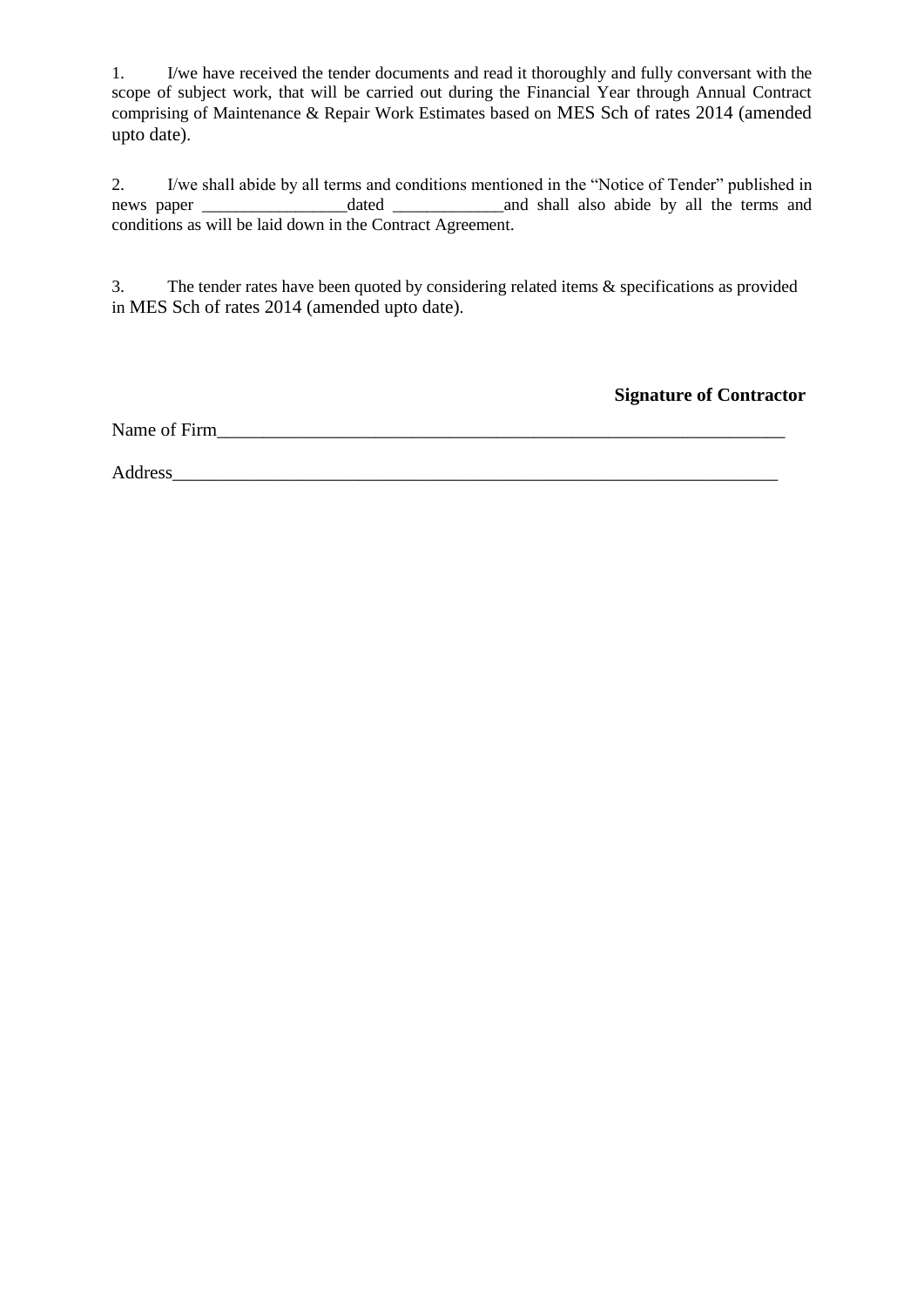

## **MISC. PUBLIC IMPROVEMENT WORKS BID FORM-V (b)**

**For LED street lights (as per MES Schedule, Amended upto date)**

The Executive Officer, Cantonment Board Clifton

Dear Sir,

I/we hereby tender for the supply & fixing of the following street light works to be carried out through Misc. Public Improvement Annual Maintenance & Repair Contract Estimates of which shall be based on specifications as provided in MES Sch of rates 2014 (amended upto date) specified below in Cantonment Board Clifton Area:-

| S.<br>No.      | D (1). SUPPLY & FIXING OF LED SIREET LIGHTS<br><b>Description of work</b>                                            | <b>Sch Items</b><br>No.                          | Unit | <b>Rates</b> as<br>per MES<br>sch of<br>Rates,<br>2014<br>(amended<br>upto date)<br>(Rs.) | Rate to be<br>Quoted by the<br>bidder (Rs.) |
|----------------|----------------------------------------------------------------------------------------------------------------------|--------------------------------------------------|------|-------------------------------------------------------------------------------------------|---------------------------------------------|
|                | <b>PHILLIPS</b>                                                                                                      |                                                  |      |                                                                                           |                                             |
| $\mathbf{1}$   | Supply/Fixing of LED Road street<br>light Road Flair, 50 watt, 220-240<br>volts, Model BRP 391 including<br>bracket  | $29-648+25-$<br>$465 + 25 - 505$                 | Each | 28911                                                                                     |                                             |
| $\overline{2}$ | Supply/Fixing of LED Road street<br>light Road Flair, 60 watt, 220-240<br>volts, Model BRP 391 including<br>bracket  | $\overline{2}9 - 649 + 25$ -<br>$465 + 25 - 505$ | Each | 29111                                                                                     |                                             |
| $\overline{3}$ | Supply/Fixing of LED Road street<br>light Road Flair, 70 watt, 220-240<br>volts, Model BRP 391 including<br>bracket  | $29-650+25-$<br>$465 + 25 - 505$                 | Each | 30011                                                                                     |                                             |
| $\overline{4}$ | Supply/Fixing of LED Road street<br>light Road Flair, 80 watt, 220-240<br>volts, Model BRP 391 including<br>bracket  | $29 - 651 + 25$<br>$465 + 25 - 505$              | Each | 30211                                                                                     |                                             |
| $\overline{5}$ | Supply/Fixing of LED Road street<br>light Road Flair, 90 watt, 220-240<br>volts, Model BRP 392 including<br>bracket  | $29-652+25-$<br>$465 + 25 - 505$                 | Each | 33411                                                                                     |                                             |
| 6              | Supply/Fixing of LED Road street<br>light Road Flair, 100 watt, 220-240<br>volts, Model BRP 392 including<br>bracket | $29-653+25-$<br>$465 + 25 - 505$                 | Each | 33711                                                                                     |                                             |
| $\tau$         | Supply/Fixing of LED Road street<br>light Road Flair, 110 watt, 220-240                                              | $29-654+25-$<br>$465 + 25 - 505$                 | Each | 34211                                                                                     |                                             |

## **b (I). SUPPLY & FIXING OF LED STREET LIGHTS**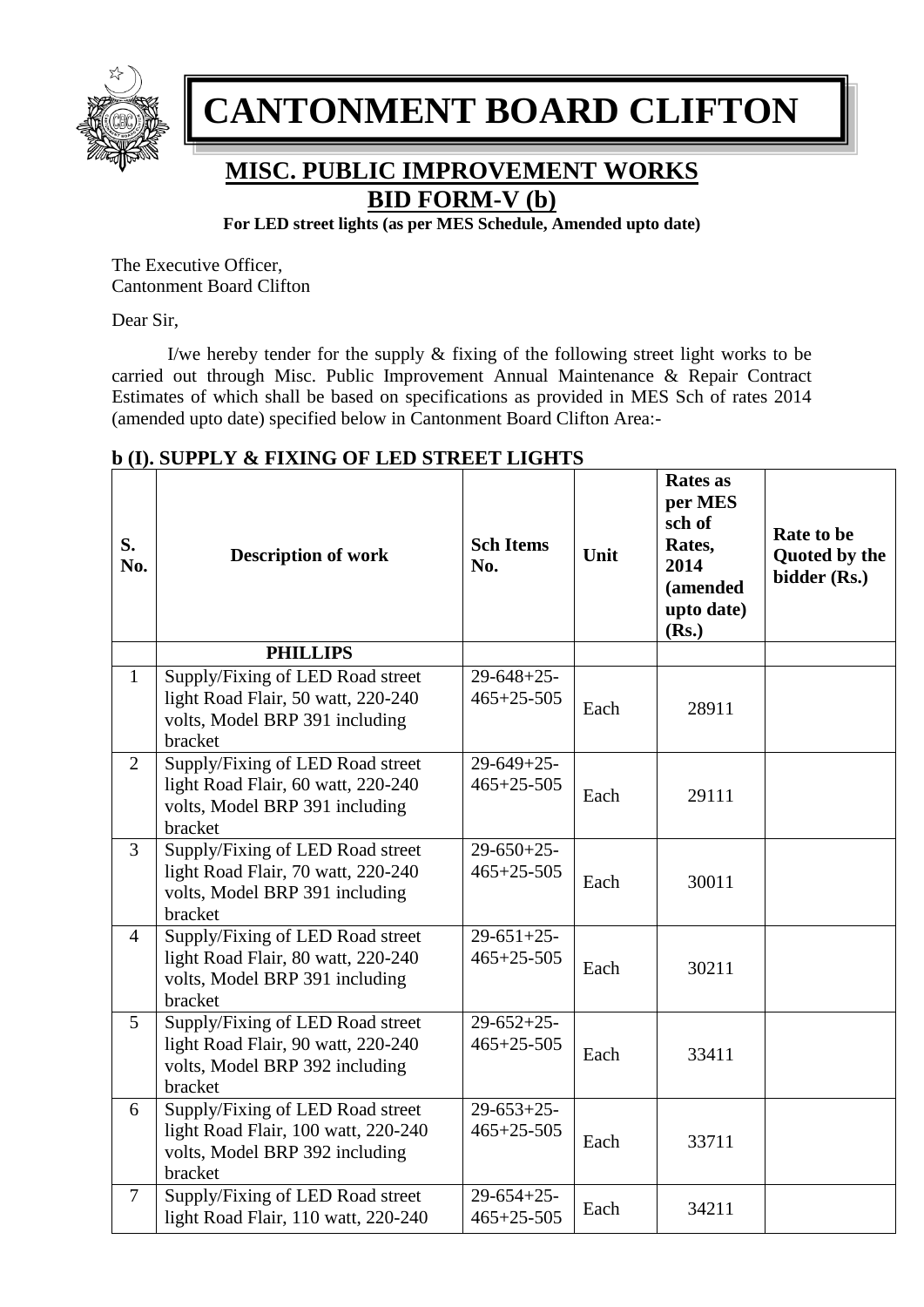|    | volts, Model BRP 392 including<br>bracket                                                                            |                                     |      |       |  |
|----|----------------------------------------------------------------------------------------------------------------------|-------------------------------------|------|-------|--|
| 8  | Supply/Fixing of LED Road street<br>light Road Flair, 120 watt, 220-240<br>volts, Model BRP 392 including<br>bracket | $29-655+25-$<br>$465 + 25 - 505$    | Each | 34511 |  |
| 9  | Supply/Fixing of LED Road street<br>light Road Flair, 130 watt, 220-240<br>volts, Model BRP 392 including<br>bracket | $29-656+25-$<br>$465 + 25 - 505$    | Each | 36011 |  |
| 10 | Supply/Fixing of LED Road street<br>light Road Flair, 140 watt, 220-240<br>volts, Model BRP 392 including<br>bracket | $29-657+25-$<br>$465 + 25 - 505$    | Each | 36411 |  |
| 11 | Supply/Fixing of LED Road street<br>light Road Flair, 150 watt, 220-240<br>volts, Model BRP 392 including<br>bracket | $29 - 658 + 25$<br>$465 + 25 - 505$ | Each | 36611 |  |
| 12 | Supply/Fixing of LED Road street<br>light Road Flair, 160 watt, 220-240<br>volts, Model BRP 394 including<br>bracket | $29-659+25-$<br>$465+25-505$        | Each | 36911 |  |
| 13 | Supply/Fixing of LED Road street<br>light Road Flair, 170 watt, 220-240<br>volts, Model BRP 394 including<br>bracket | $29-660+25-$<br>$465 + 25 - 505$    | Each | 57111 |  |
| 14 | Supply/Fixing of LED Road street<br>light Road Flair, 180 watt, 220-240<br>volts, Model BRP 394 including<br>bracket | $29-661+25-$<br>$465 + 25 - 505$    | Each | 57411 |  |

#### **b (II). FOR OTHER ELECTRIC ITEMS AS PER MES SCHEDULE OF RATES, 2014 (AMENDED UPTO DATE) EXCEPT LED PHILLIPS STREETLIGHT**

#### **RATE TENDERED**

| In Figure<br>$\%$                | Above        | <b>Below</b>                  | At Par |
|----------------------------------|--------------|-------------------------------|--------|
|                                  |              | on MES Schedule of Rates 2014 |        |
| $\frac{0}{0}$<br>In Words        | <b>Above</b> | <b>Below</b>                  | At Par |
| $\ast$<br>Thick the relevant box |              | on MES Schedule of Rates 2014 |        |

1. I/we have received the tender documents and read it thoroughly and fully conversant with the scope of subject work, that will be carried out during the Financial Year as per requirement through Annual Contract comprising of Maintenance & Repair Work Estimates based on MES Schedule of Rates 2014 (amended upto date).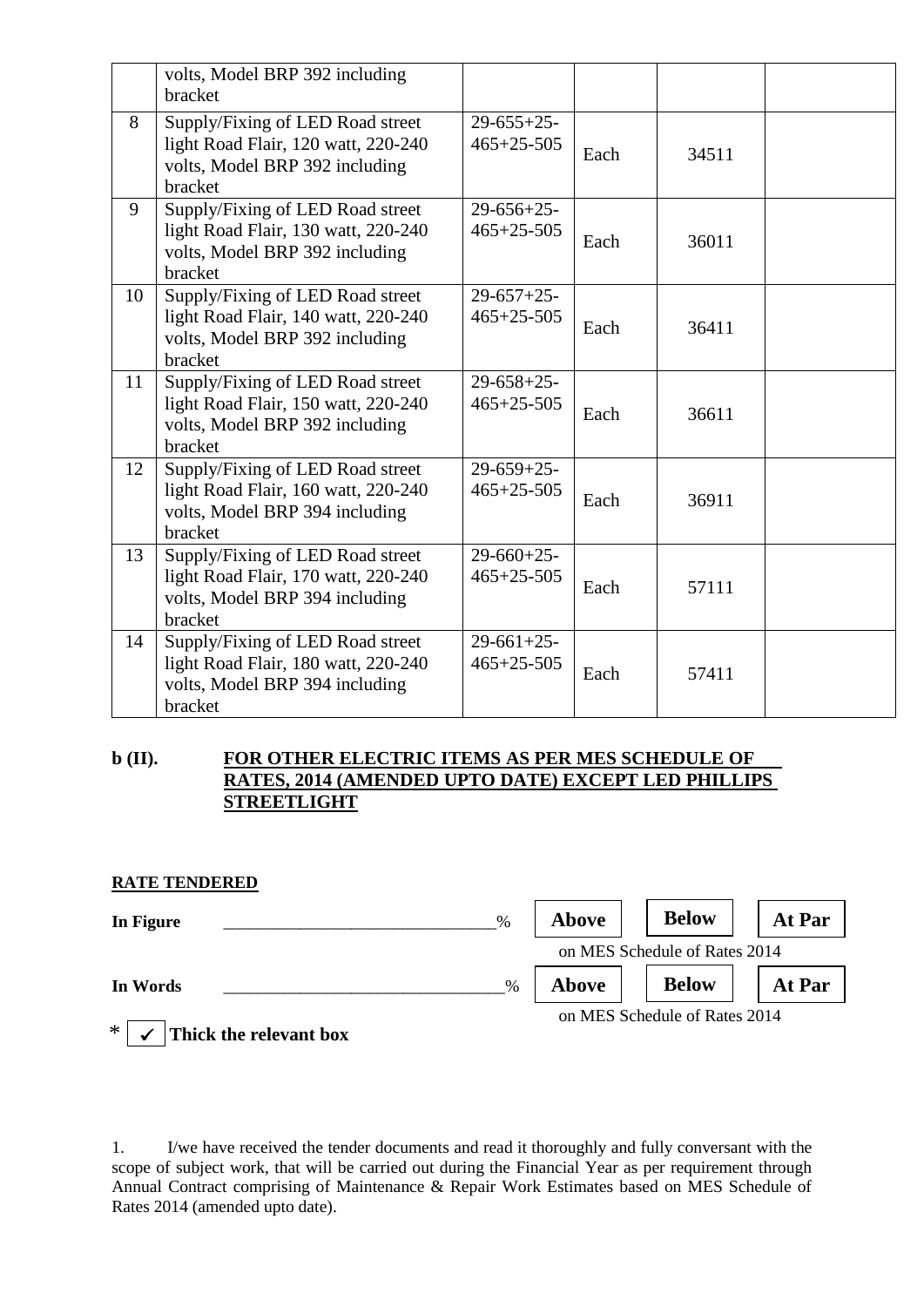2. I/we shall abide by all terms and conditions mentioned in the "Notice of Tender" published in newspaper \_\_\_\_\_\_\_\_\_\_\_\_\_\_\_\_\_dated \_\_\_\_\_\_\_\_\_\_\_\_\_and shall also abide by all the terms and conditions as will be laid down in the Contract Agreement.

3. The tender rates have been quoted by considering related items & specifications as provided in MES Sch of rates 2014 (amended upto date).

**Signature of Contractor**

Name of Firm

Address\_\_\_\_\_\_\_\_\_\_\_\_\_\_\_\_\_\_\_\_\_\_\_\_\_\_\_\_\_\_\_\_\_\_\_\_\_\_\_\_\_\_\_\_\_\_\_\_\_\_\_\_\_\_\_\_\_\_\_\_\_\_\_\_\_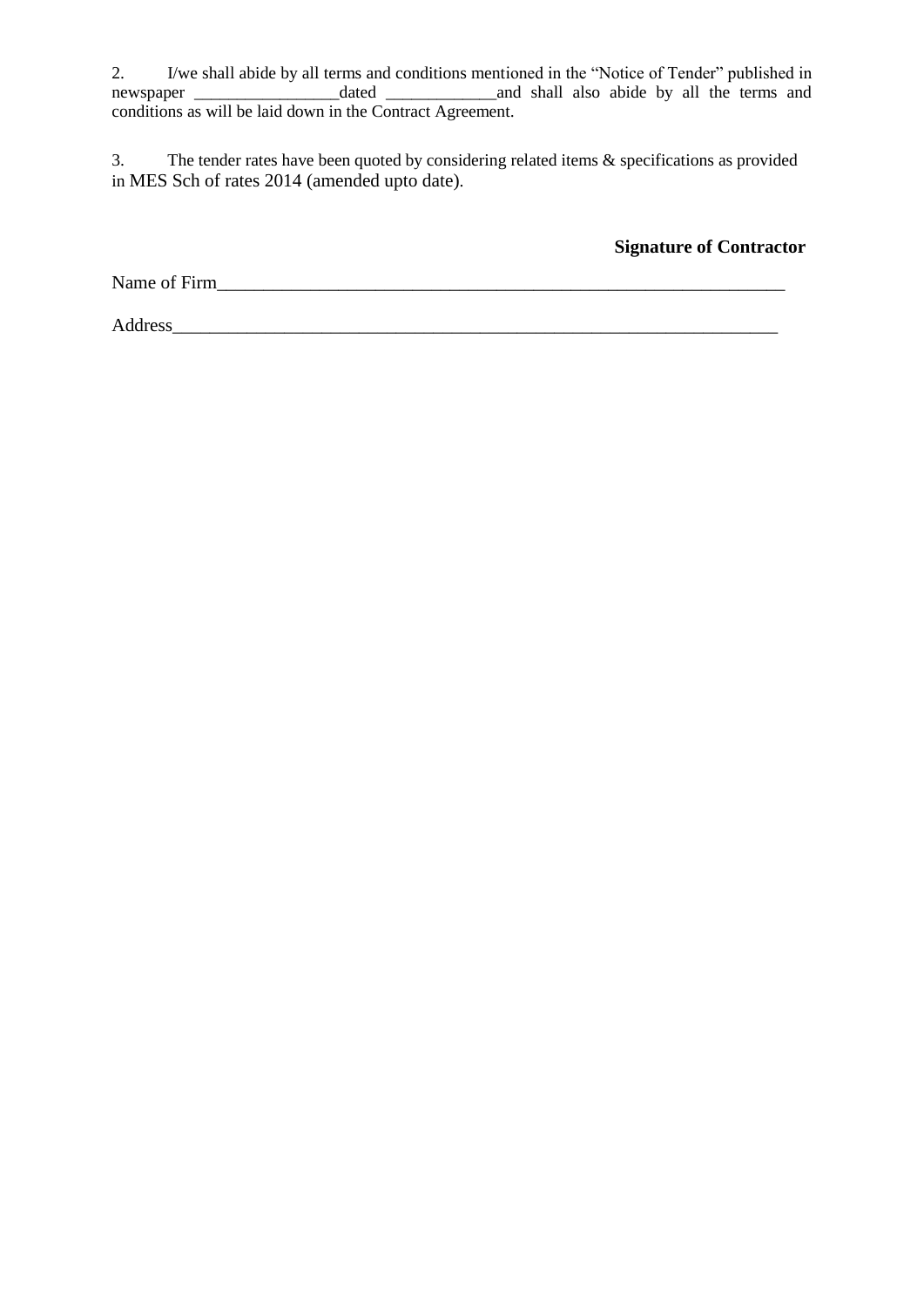

# **MISC. PUBLIC IMPROVEMENT WORKS BID FORM-V (c)**

**(For Traffic Signals on Market Item Rate basis for Non-Schedule Items)**

### **The Executive Officer, Cantonment Board Clifton**

Dear Sir,

I/we hereby quote rates for the supply & fixing of following articles on market item rate basis to be carried out in 50 Nos. (varies) Traffic Intersections in Cantonment Board Clifton Area:

| S.<br>No.      | <b>Description of items</b>                                                                                                                                                                                                                                                                                                                                                                                                                             | Unit  | <b>Estimate</b><br><b>Rate Non-Sch</b><br>(Rs.) | Rate to be<br>Quoted by the<br>bidder (Rs.) |
|----------------|---------------------------------------------------------------------------------------------------------------------------------------------------------------------------------------------------------------------------------------------------------------------------------------------------------------------------------------------------------------------------------------------------------------------------------------------------------|-------|-------------------------------------------------|---------------------------------------------|
| $\mathbf{1}$   | Providing & fixing of polycarbonate Traffic<br>Light IP-65 light Emitting Diod (LED) Optical<br>system. (Central Light Source Complete)<br>imported                                                                                                                                                                                                                                                                                                     |       |                                                 |                                             |
|                | a) 3 Aspect 300 mm                                                                                                                                                                                                                                                                                                                                                                                                                                      | Each  | 73000                                           |                                             |
|                | b) $3$ Aspect $200$ mm                                                                                                                                                                                                                                                                                                                                                                                                                                  | Each  | 42500                                           |                                             |
| 2              | Provision & fixing of 2 digit LED light source<br>Red, Green Countdown time Imported<br>Polycarbonate (300 mm)                                                                                                                                                                                                                                                                                                                                          | Each  | 21000                                           |                                             |
| 3              | P/L Testing & Commissioning of Multicore<br>PVC insulated sheathed copper conductor                                                                                                                                                                                                                                                                                                                                                                     |       |                                                 |                                             |
|                | a) Single core $2.5 \text{ mm}^2$                                                                                                                                                                                                                                                                                                                                                                                                                       | P.Mtr | 85                                              |                                             |
|                | b) 4 core $1.5$ mm $^2$                                                                                                                                                                                                                                                                                                                                                                                                                                 | P.Mtr | 190                                             |                                             |
|                | c) $2 \text{ core } 2.5 \text{ mm}^2$                                                                                                                                                                                                                                                                                                                                                                                                                   | P.Mtr | 168                                             |                                             |
| $\overline{4}$ | Microprocessor based Traffic signal controller<br>(imported), extendable with 12 output 4-<br>vehicular/signal groups, Phase holding facility<br>& 7 different time plan programming as per site<br>requirement, manual control with warning<br>flasher, Green wave system with 7 different<br>program (optional) operating on 230 V 50 Hz,<br>with lock & key arrangements, with circuit<br>breaker, output module with SSR complete in all<br>respect | Each  | 390000                                          |                                             |
| 5              | Supply & Fixing of Controller cabinet                                                                                                                                                                                                                                                                                                                                                                                                                   | Each  | 21500                                           |                                             |
| 6              | Supply & fixing of 2" PVC Pipe with Road<br>cutting                                                                                                                                                                                                                                                                                                                                                                                                     | P.Mtr | 296                                             |                                             |
| $\overline{7}$ | Red Modules(imported)                                                                                                                                                                                                                                                                                                                                                                                                                                   | Each  | 5400                                            |                                             |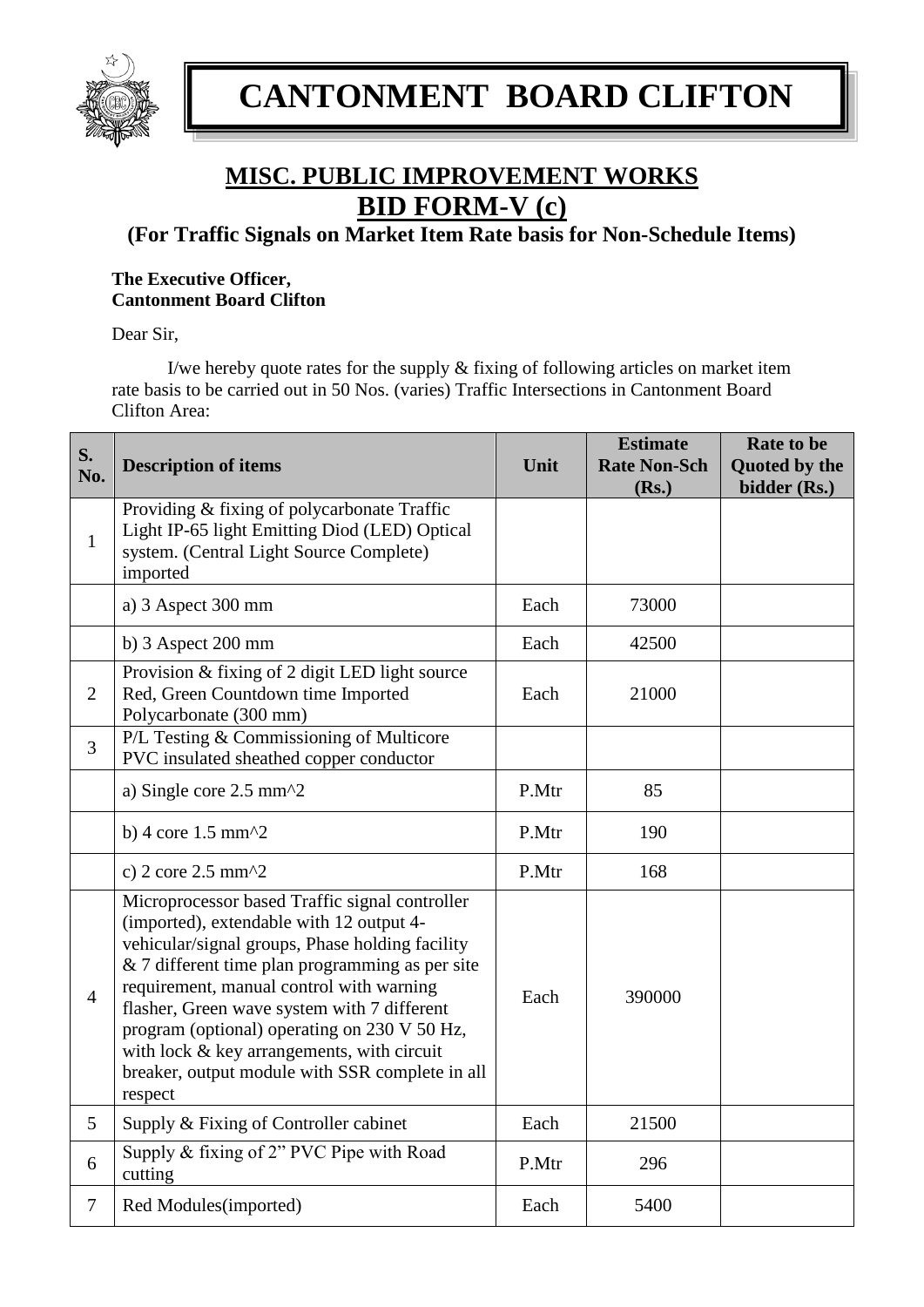| 8  | Green Modules(imported)                                                                                                                                                                                                                               | Each | 5850  |  |
|----|-------------------------------------------------------------------------------------------------------------------------------------------------------------------------------------------------------------------------------------------------------|------|-------|--|
| 9  | Yellow Modules(imported)                                                                                                                                                                                                                              | Each | 5350  |  |
| 10 | Providing and fixing of signal standard poles<br>(hot dip galvanized) with 15 feet height Gi Pipe<br>4" dia complete with base plat 12 mm thick with<br>4 Nos. 3/8" thickness and stiffener as per<br>drawing given and i/c paint                     | Each | 40000 |  |
| 11 | Providing and fixing of single arm cantilever<br>pole (hot dip galvanized) 20 feet high pole of 5<br>inch /3 inch dia Gi Pipe with base plate<br>400X400 x 18mm thick with 4 Nos. 3/8"<br>thickness with pole cap as per drawing given i/c            | Each | 55000 |  |
| 12 | Providing and fixing of double arm cantilever<br>pole (hot dip galvanized) 20 feet high pole of 5<br>inch /3 inch dia Gi Pipe with base plate<br>$400X400 \times 18$ mm thick with 4 Nos. $3/8$ "<br>thickness with pole cap as per drawing given i/c | Each | 65000 |  |
| 13 | Foundation making for cantilever pole (hot dip<br>galvanized)traffic pole including 1" dia 4 feet<br>long J-Bolts nuts washers inclusive of sundry<br>material like cement, sand, concrete with paint<br>and labour charges                           | Each | 15000 |  |
| 14 | Foundation making for standard traffic pole(hot<br>dip galvanized) including $\frac{3}{4}$ " dia 2.5 ft long J-<br>Bolts nuts washers inclusive of sundary of<br>sundary material like cement, sand, concrete<br>(PCC) with paint & labour charges    | Each | 12000 |  |
| 15 | Construction of 2'x2'x2' inner draw pit with<br><b>PCC Cover</b>                                                                                                                                                                                      | Each | 7000  |  |
| 16 | Termination of complete intersection including<br>connector strip, Testing $&$ Commissioning the<br>existing pre laid cabling as site, includes<br>grouping in junction box as well controller                                                        | Each | 25000 |  |

1. I/we have received the tender documents and read it thoroughly and fully conversant with the scope of subject work, that will be carried out during the Financial Year through Annual Contract comprising of Maintenance & Repair Work Estimates as per requirement for improvement of Traffic Signal/ Intersections 50 Nos (varies) in Clifton Cantonment Area.

2. I/we shall abide by all terms and conditions mentioned in the "Notice of Tender" published in newspaper \_\_\_\_\_\_\_\_\_\_\_\_\_\_\_\_\_dated \_\_\_\_\_\_\_\_\_\_\_\_\_and shall also abide by all the terms and conditions as will be laid down in the Contract Agreement.

**Signature of Contractor**

Name of Firm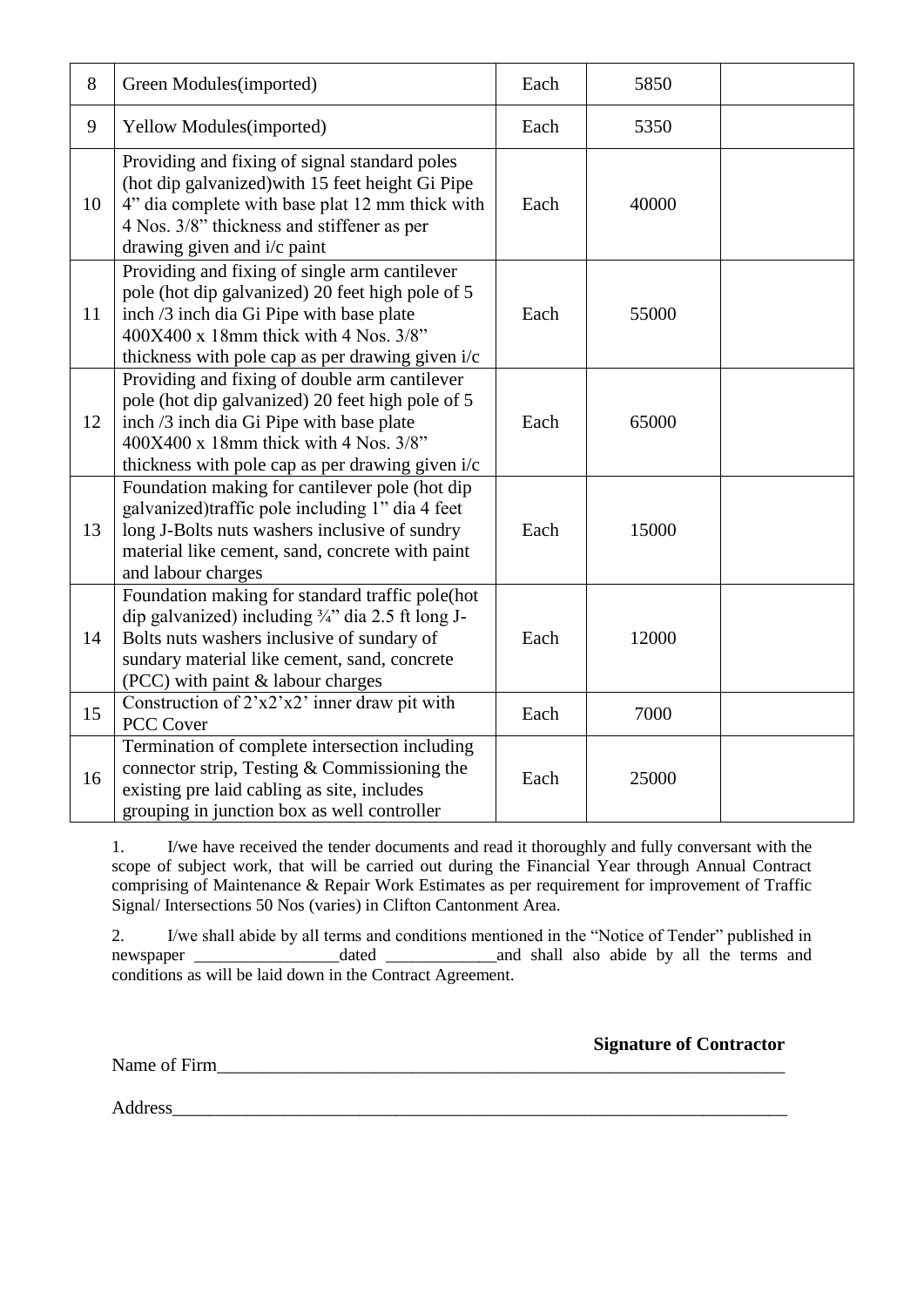

# **MISC. PUBLIC IMPROVEMENT WORKS BID FORM-V (d)**

**(For Sign Boards on Market Item Rate basis for Non-Schedule Items)**

### **The Executive Officer, Cantonment Board Clifton**

Dear Sir,

I/we hereby quote rates for the supply & fixing of following articles on market item rate basis in Cantonment Board Clifton Area:

| S.<br>No.      | <b>Description of Work</b><br>(Supply & Fixing)                                                                                                                                                 | <b>Specification</b>                                                                                                                                                                                                                                                                                                                                                                                                                                                                                                                                                                                                                | Unit      | <b>Estimate</b><br>Rate<br>Non-Sch<br>(Rs.) | Rate to be<br><b>Quoted by</b><br>the bidder<br>(Rs.) |
|----------------|-------------------------------------------------------------------------------------------------------------------------------------------------------------------------------------------------|-------------------------------------------------------------------------------------------------------------------------------------------------------------------------------------------------------------------------------------------------------------------------------------------------------------------------------------------------------------------------------------------------------------------------------------------------------------------------------------------------------------------------------------------------------------------------------------------------------------------------------------|-----------|---------------------------------------------|-------------------------------------------------------|
| $\mathbf{1}$   | Supply $\&$ Fixing of<br>Informatory<br><b>Signs</b><br>Board (single sided)<br>with one sheet having<br>a clear height of 5ft<br>from ground with two<br>pipes<br>as<br>per<br>specifications. | GI Sheet 14 Gauge (1.8mm thick),<br>Vertical Posts (2 nos) GI 2.5" dia 11/12<br>gauge pipes 9 feet each, using 3M high<br>intensity Grade Reflective Sheeting<br>printed directly Plus Printer & 3MUV Inks<br>(or equivalent), meeting<br>all other<br>requirements set forth in ASTM D 4956<br>including Shrinkage, Flexibility, Liner<br>Adhesion, Impact resistance, Specular<br>gloss and Outdoor weathering (Types III<br>and IV) GI Clamps, channels with nuts<br>and bolts, 2 ft $x$ 2 ft $x$ 3 ft 1:2:4<br>foundations, complete with fixing and<br>with warranty letter from the original<br>manufacturer of the sheeting. | Per sq.ft | 2250                                        |                                                       |
| $\overline{2}$ | Supply $\&$ Fixing of<br>Informatory<br><b>Signs</b><br><b>Boards</b><br>(Double<br>Sided)<br>2X<br>sheets<br>having a clear height<br>of 5ft from ground<br>with two pipes.                    | GI Sheet 14 Gauge (1.8mm thick),<br>Vertical Posts (2 nos) GI 2.5" dia 11/12<br>gauge pipes 9 feet each, using 3M high<br>intensity Grade Reflective Sheeting<br>printed directly Plus Printer & 3MUV Inks<br>(or equivalent), meeting<br>all<br>other<br>requirements set forth in ASTM D 4956<br>including Shrinkage, Flexibility, Liner<br>Adhesion, Impact resistance, Specular<br>gloss and Outdoor weathering (Types III<br>and IV) GI Clamps, channels with nuts<br>and bolts, 2 ft x 2 ft x 3 ft 1:2:4<br>foundations, complete with fixing and<br>with warranty letter from the original<br>manufacturer of the sheeting.  | Per sq.ft | 3750                                        |                                                       |
| 3              | Supply<br>$\&$<br>a)<br>Fixing of Informatory<br>signs board, skin only<br>specification<br>per<br>as                                                                                           | 3M High Intensity Grade Reflective<br>Sheeting printed directly with Durst RHO<br>162 TS Plus Printer & 3 M UV Inks &<br>meeting all other requirements set forth in                                                                                                                                                                                                                                                                                                                                                                                                                                                                | Per sq.ft | 1200                                        |                                                       |